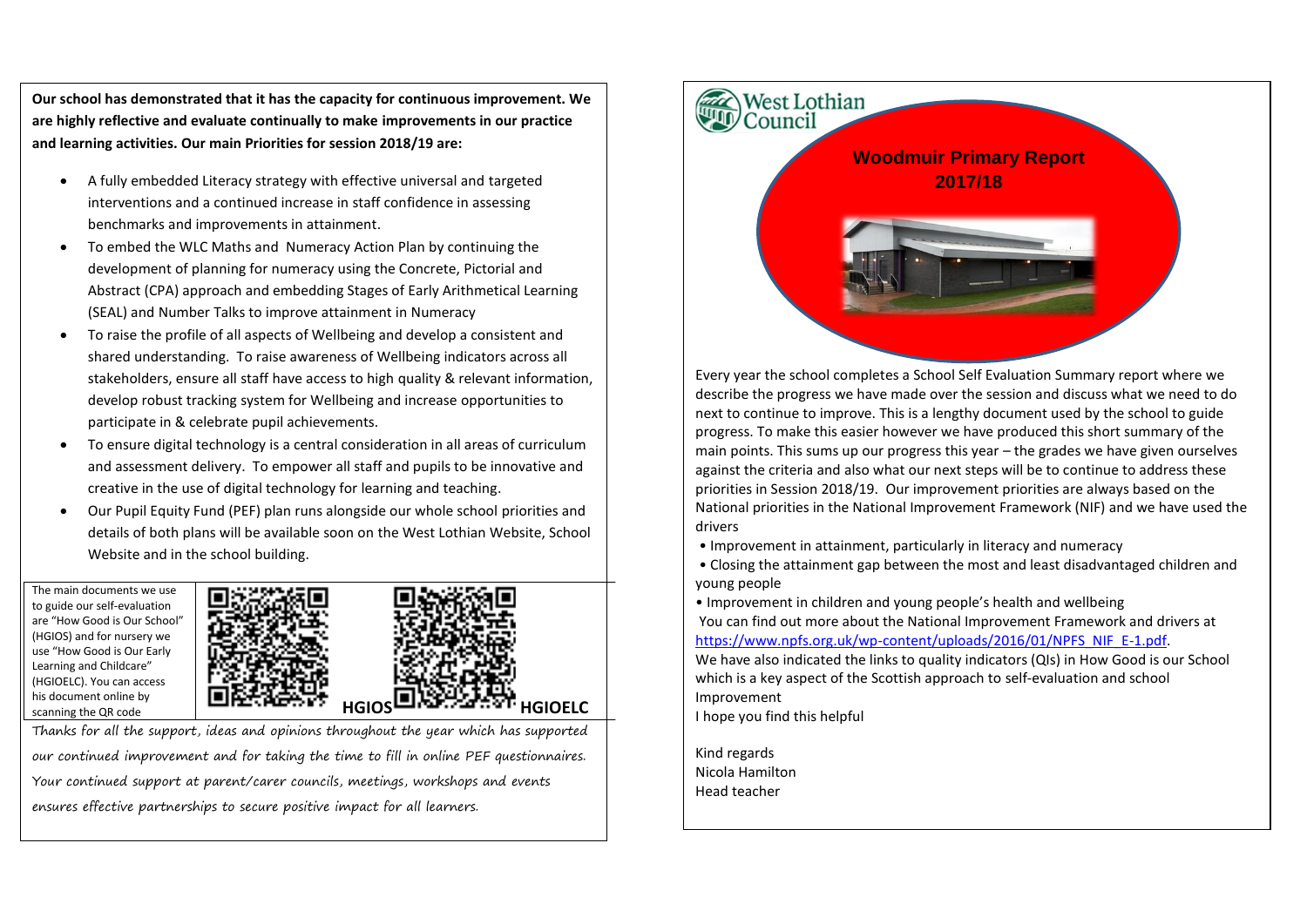The main areas we are assessed against are shown below. These are the key findings of the Standards & Quality Report along with the impact made and our grades.

#### *How good is our Leadership and approach to Improvement?*

**Leadership of Change 1.3 Very Good** Over the past two sessions pupils, parents, staff and the wider community have been involved in refreshing the school's vision, values and aims. We use these very effectively to set clear expectations and drive improvements. Our staff demonstrate a strong commitment to change. Almost all our staff and most of our pupils have the confidence to initiate and lead change. Our staff work with cluster colleagues and quality improvement partners to raise attainment and are clear about the role they play in meeting the needs of all our learners and closing the poverty related attainment gap. We recognised the need to further improve our arrangements for measuring the impact of the improvements and have continued to work on this area. Pupil leadership has been encouraged and their ideas and opinions have supported our aim to continue to ensure that learning, teaching and assessment are of the highest quality. Pupils are able to discuss the school values within different contexts within our school. Our children tell us they feel they have a voice and are enthusiastic and excited about school decision making and creating change. Parents have supported changes and are encouraged to voice their ideas.

### How good is the Quality of the care and education we offer? **Curriculum 2.2 Good**

The school community has invested time in developing a curriculum which is designed to reflect the school and its extended community. The curriculum is structured flexibly to provide equity of opportunity and to maximise the successes and achievements of all learners. Our staff and partners talk clearly about their curriculum securing children's rights and wellbeing. Staff have been supporting learners' understanding of their key strengths and be able to discuss their progress. . Planning for learning makes very good use of the WLC progression pathways and has planned opportunities to explore Interdisciplinary learning within our newly developed pathways for first and second level Staff take responsibility for developing the curriculum and have developed clear procedures and guidance. As a result of this work, almost all pupils make good progress in their learning. Staff provide good opportunities to develop children and young people's skills for learning, life and work, including the use of digital technologies. Enterprise and creativity are promoted and encouraged across all areas of learning.

### How good is the Quality of the care and education we offer? **Learning, Teaching and Assessment 2.3 Good**

 The school has a warm and nurturing ethos. The learning environment is built on positive respectful relationships and almost all learners are engaged and motivated. Effective differentiation is used to support key pupils to develop their literacy and numeracy skills. All learners regularly exercise choice and take responsibility in some aspects of their learning. In all classrooms, learning intentions are used effectively and almost all children are becoming more confident in talking about what they are learning. All staff discuss a variety of assessment data and use this to plan next steps and appropriate interventions with a focus on delivering excellence and equity. There are procedures in place for moderating approaches to learning, teaching and assessment across stages, across the cluster and quality improvement which supports teacher confidence in their judgement of achievement of a level. Whole, group and individual PEF Interventions to support reading, writing and numeracy have shown positive impact on learner's engagement and attainment.

### *How good are we at ensuring the best possible outcomes for all our learners?* **Ensuring wellbeing, equality and inclusion 3.1 Very Good**

Our extended school community has a clear focus on improving outcomes for children and their families. Our staff and learners have a strong commitment to delivering children's rights. There is a well-established nurturing ethos across the school and all staff and almost all children note that they feel valued and supported. Relationships across the school are very positive and, as a result of this, pupils feel confident in supporting others. Our pupils feel very strongly that their voice is heard and that they get to make decisions in a real way. We have a variety of targeted interventions which are designed to meet the needs of all learners and their families within our local context. These interventions support improved attainment and achievement for those children who face challenge, including poverty, health and social issues. We work effectively with our partners and have robust approaches to Getting it Right for Every Child.

#### *How good are we at ensuring the best possible outcomes for all our learners?*

**Raising Attainment and Achievement 3.2 Good** We have effective arrangements in place to analyse interrogate and respond to data. We have been developing our approaches to measuring the impact of interventions. We have a clear focus on continually raising attainment in literacy and numeracy and appropriate adjustments have been made to the curriculum to support this priority. Due to the very small numbers at each stage, attainment data can fluctuate significantly on an annual basis, however our tracking and monitoring is being used to track individual learners to ensure good progress over time. We continue to use a wide range of assessment to support professional judgement and to ensure accurate tracking. Our i-Achieve and Step-Up programme works as an incentive to encourage pupils to focus more closely on their learning and enables them to share and celebrate their success. All learners have opportunities to develop leadership skills

through taking on responsibility sharing in and leading on developments within the school and